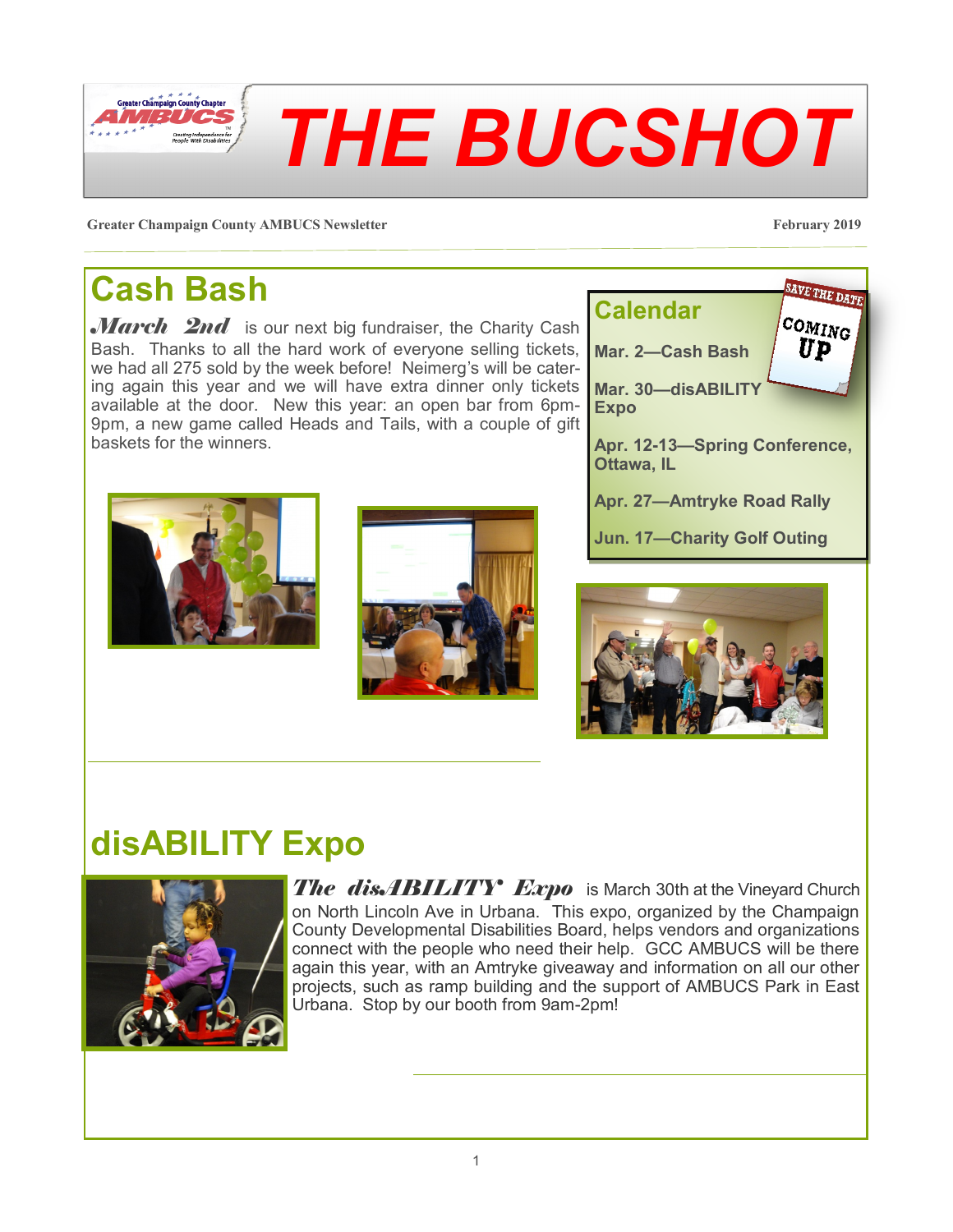### **Amtrykes**

*February is* a slow month for Amtryke requests but we have one on order, and Carle therapist, Earl Martin, has at least two he would like to get on order. We have been very successful at getting grants for Amtrykes, from the Orange Krush and from the Rotary West Club. These grants will allow us to help even more people maintain their mobility.



#### **Ramps**



*It's way too cold in February* for building wheelchair ramps, but not for donations of metal ramps and we just got another one. The Veterans Administration gave the ramp to a veteran who then passed away. They don't want the ramp back and the niece contacted us to see if we could use it for someone else. Ramp build leader, Ray Griest, checked it out and we will get it as soon as possible and store it until we can find the perfect place for it. We appreciate people thinking of us when these opportunities occur.

## **Tidbits**

*Several AMBUCS* have been dealing with health issues this month, Kim VanEngelenburg, Arlie Saldeen, Larry Windingland, Andrea Betzler and Bud Mesker. Please send them good thoughts and prayers.

*Please also* send condolences to the Gibbs family on the loss of their beloved dog, Wrigley.

*Ray Griest and Renae' Strawbridge* will be community greeters at Urbana Early Childhood School one day in March. Member, **Cris Vowels**, is the principal at the school.

*A* special thank you goes out to Scott Price for taking down the lights in AMBUCS Park. He wanted to make sure nothing happened to the giant star that shown from the Driscol pavilion.

*And spreaking of Scott Price* he and wife Anne are new grandparents! Daughter Emily Rolson gave birth to an 8 pound healthy baby boy named Hayden.

*This month's Oops! award* goes to Ray Griest. While working on a tractor in a shed, he tripped over a pallet and ended up with a black eye.